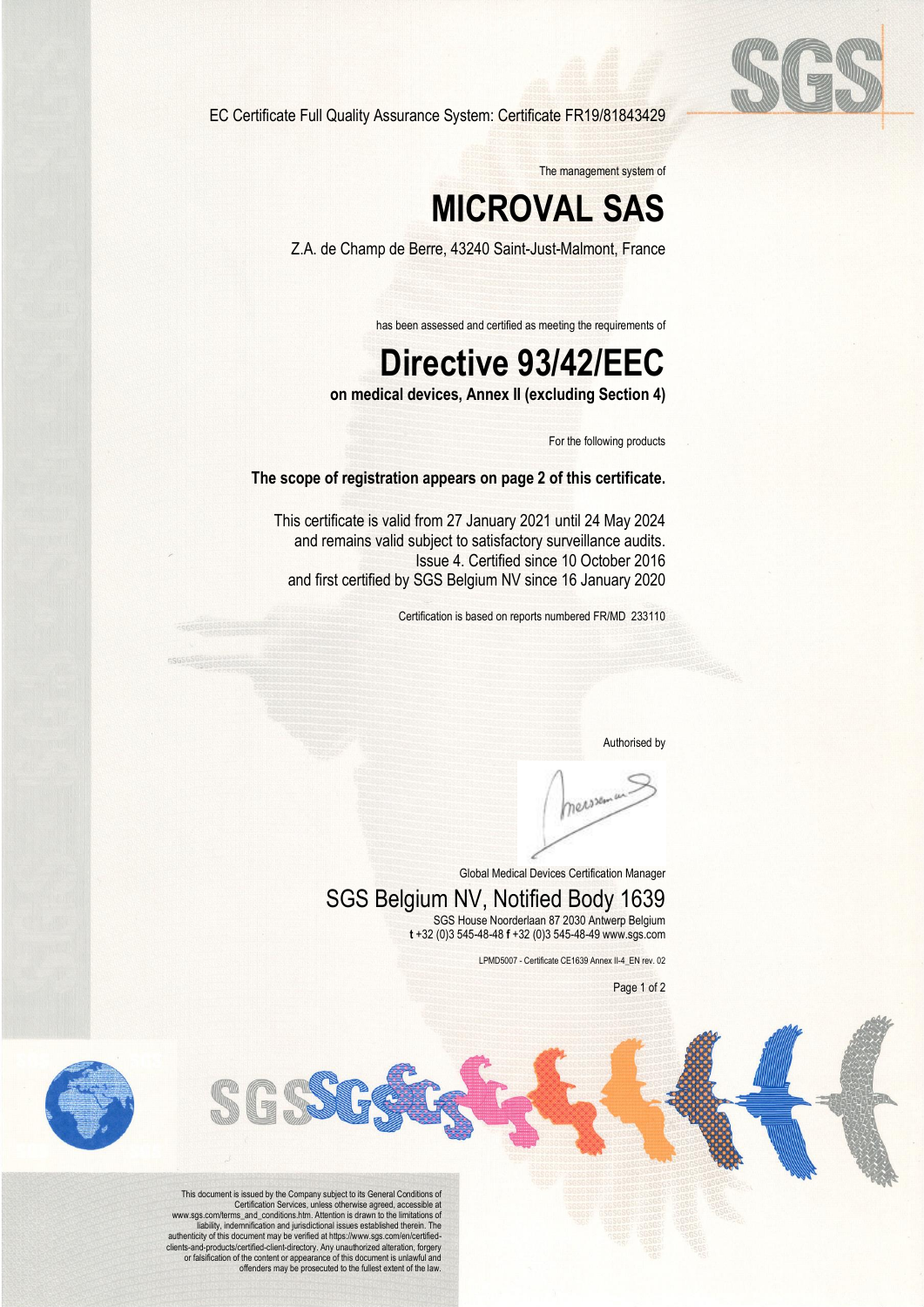

Certificate FR19/81843429 continued

### **MICROVAL SAS**

### **Directive 93/42/EEC**

**on medical devices, Annex II (excluding Section 4)**

Issue 4

Detailed scope

**Sterile set for nitinol staples (dispenser and staples for surgery). Sterile single use instruments for the laying of implantable uro-gynaecologic meshes.**

**Where the above scope includes class III medical device(s), a valid EC Design Examination Certificate according to Annex II (Section 4) is a mandatory requirement for each device in addition to this certificate to place that device on the market.**

Page 2 of 2

This document is issued by the Company subject to its General Conditions of<br>Certification Services, unless otherwise agreed, accessible at<br>merms\_and\_conditions.htm. Attention is drawn to the limitations of<br>liability, indem